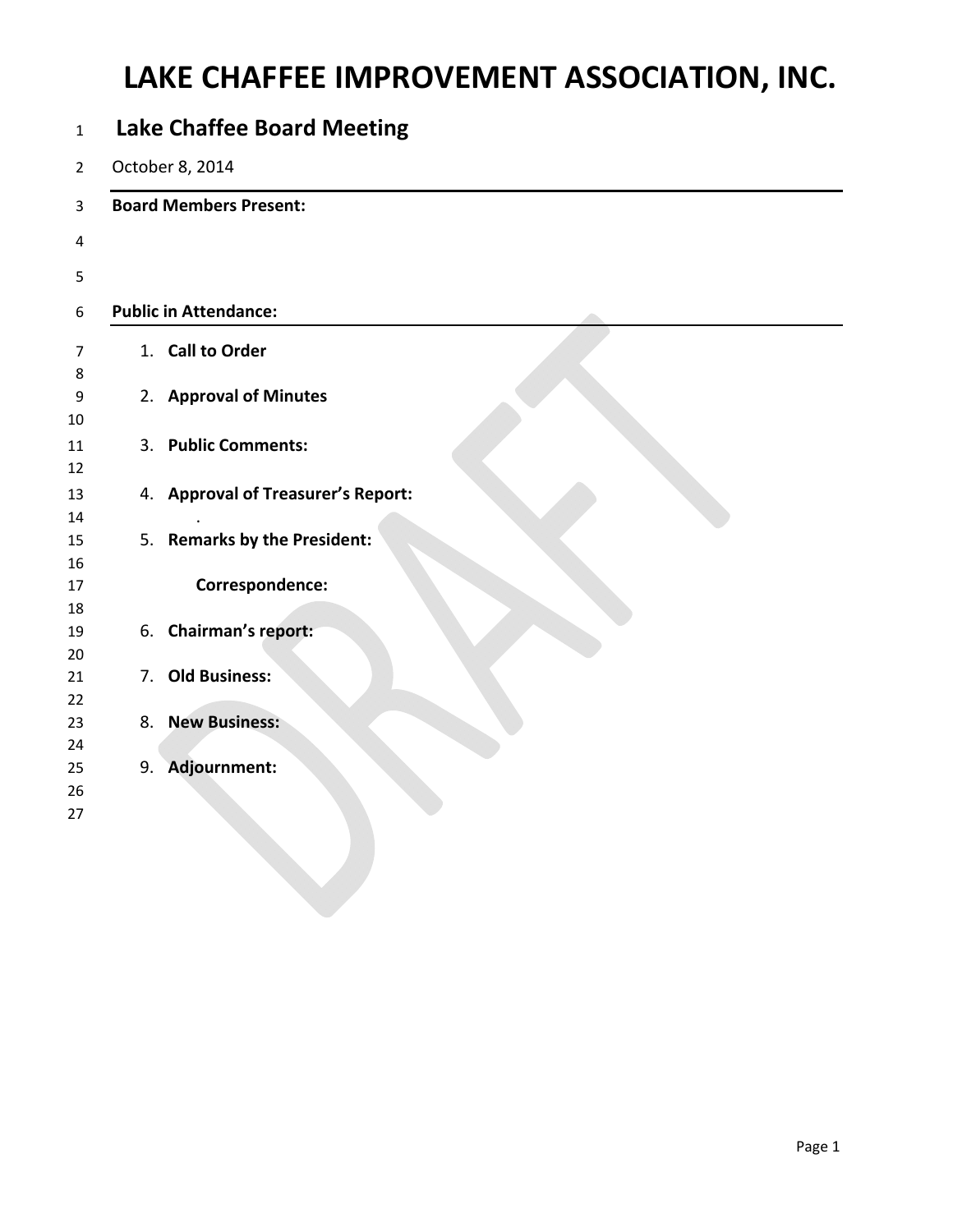### **Lake Chaffee Board Meeting**

### October 8, 2014

| Board Members Present: Ivan Wasko; Kenneth Garee; Tom Martin, Jacqueline Kennedy; Carol<br>Natitus; Robert Corriveau, Gerald Dufresne, Kari Olson, and Steve Spangle. Alternates; Dan<br>Rackliffe, Jeff Cosman, and Kathy Little.                                                                                                                                                                                                                                                        |
|-------------------------------------------------------------------------------------------------------------------------------------------------------------------------------------------------------------------------------------------------------------------------------------------------------------------------------------------------------------------------------------------------------------------------------------------------------------------------------------------|
| Public in Attendance: Ralph Sherman                                                                                                                                                                                                                                                                                                                                                                                                                                                       |
| 1. Call to Order: Ivan Wasko called the meeting to order at 6:36 pm.<br>Gerald Dufresne made a motion, seconded by Robert Corriveau, "to seat the<br>alternates; Dan Rackliffe, Jeff Cosman, and Kathy Little." The motion passed without<br>objection.                                                                                                                                                                                                                                   |
| 2. Approval of Minutes: The minutes were accepted as corrected with the abstention of<br>Robert Corriveau who was not at the last meeting.                                                                                                                                                                                                                                                                                                                                                |
| 3. Public Comments: Robert Corriveau reported the dumpster that had been on his<br>property was removed.                                                                                                                                                                                                                                                                                                                                                                                  |
| 4. Approval of Treasurer's Report: The treasurer's report was accepted as presented.                                                                                                                                                                                                                                                                                                                                                                                                      |
| 5. Remarks by the President: Ivan Wasko thanked Jess Cosman for going into the cold<br>lake to install the syphon. The syphoning started on Tuesday, October 7, 2014.<br>Draining will continue until the level drops 48 inches.                                                                                                                                                                                                                                                          |
| <b>Correspondence:</b> Ivan Wasko reported he received an additional plowing proposal.<br>The proposal was not submitted in a timely manner and did not provide the required<br>insurance coverage. This party will be encouraged to submit a bid next year. Ivan<br>also received a phone call from someone thinking of purchasing property in the<br>association. He answered the caller's questions.<br>Gerald Dufresne made a motion seconded by Tom Martin "to continue us CJ, on an |
| as needed basis, to shovel out the doors and a path to the sign board at \$10.00 per<br>time". The motion passed without objection.<br>Kenneth Garee received two letters. One letter was from two new residents, Mr. &<br>Mrs. Robert Guerin, who included a donation and offered to volunteer as workers in<br>the future. The second letter contained a question about a missed tax payment.                                                                                           |
| Tom Martin received a notification regarding a LCIA property that is in foreclosure.<br>LCIA is listed as a lien holder. Tom also received a letter from the LCIA attorney<br>regarding two properties that are behind in tax payments. LCIA will proceed to a<br>public auction of the properties.                                                                                                                                                                                       |
|                                                                                                                                                                                                                                                                                                                                                                                                                                                                                           |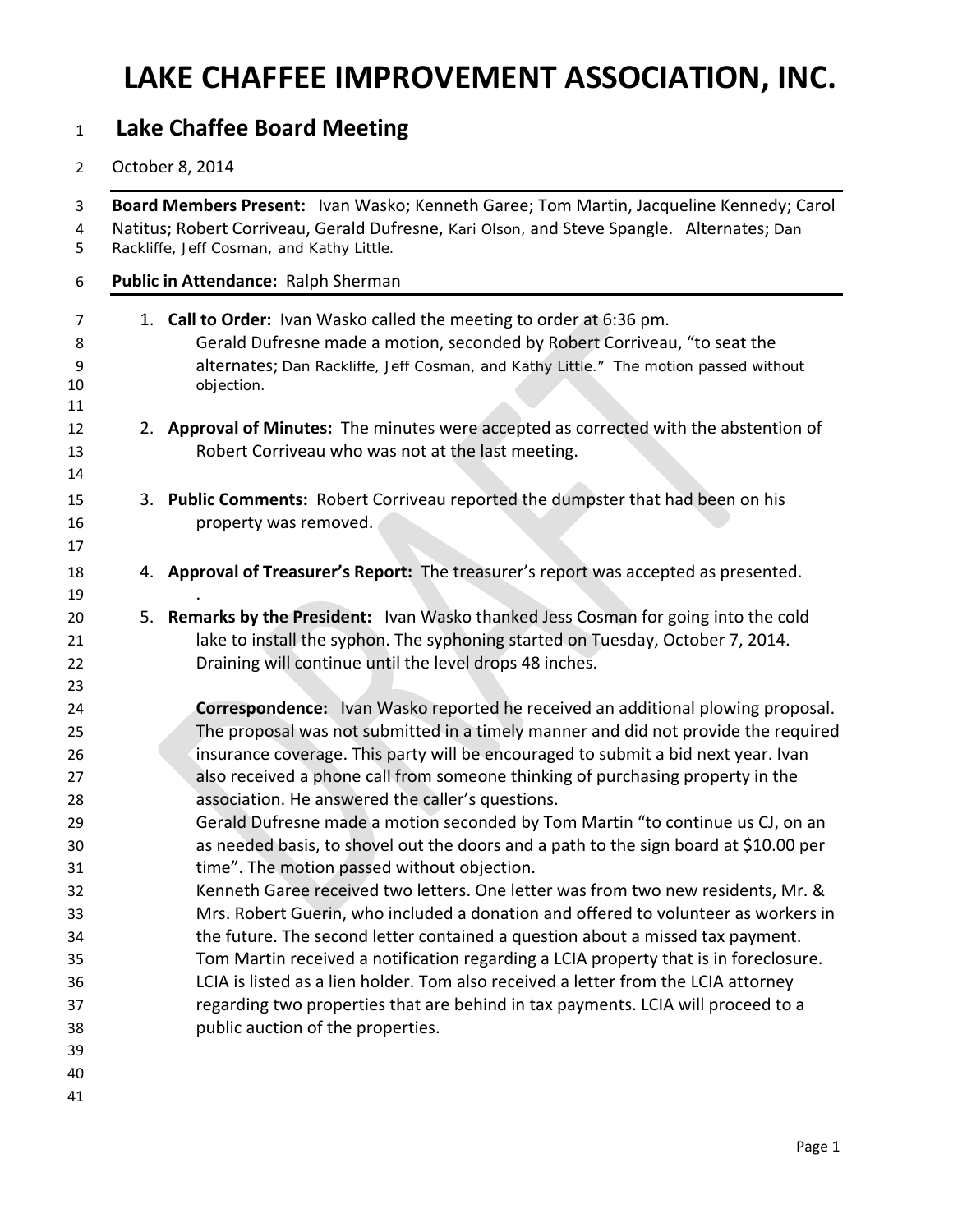### 42 6. **Chairman's report:**

 Environmental Chairman, Ralph Sherman, reported there is a tremendous amount of algae in the lake. He stated the buildup may be caused from the limited amount of rain this year. He also reminded everyone not to blow leaves into the lake. Constable Gerald Dufresne reported that things were quiet. The State Police had been called about someone speeding on the LCIA roads. Road Chairman, Ivan Wasko, reported he will be raking out Union Avenue and filling a pot hole on the top of the road. He has put some reflectors on posts and will be putting up additional reflectors. Dam Chairperson, Kari Olson, confirmed the lake level is in the process of being 52 lowered. Fund Raising Chairman, Ivan Wasko, asked Kathy Little to report on the haunted house project. The following is Kathy Little's submitted report:

#### **Haunted House**

Sept 17 A meeting was scheduled for planning. A notice went out with the annual tax bills. Because the notice went out later than anticipated there was only Kathy Little and Gay Leedie at the planning meeting. They agreed to put up signs and try again on Sept 24. Gay will be out of town so Kathy agreed to hold the meeting without her.

Kathy Little met with 2 volunteers, Kari Olson and Amanda (?). A plan was Sept 24 agreed upon for what type of "rooms" and "scares" to use for the haunted house. Construction dates for the following week were discussed but not agreed upon pending a discussion with Gay.

Kathy Little and Gay Leedie had a phone conversation regarding the Sept 30 feasibility of holding the haunted house. They came to an agreement that, due to the lack of volunteers as well as the 2 conflicting activities in town on the same weekend, they would not go through with the haunted house this year.

Kathy Little contacted Amanda and Kari to let them know the decision and to thank them for their willingness to volunteer. Kathy also thanked Kari for her props contribution and let her know that they were still at the Association building and that she could contact Kathy to make arrangements to pick them up.

#### 56 7. **Old Business:**

55

- 57 Ivan Wasko reported the work at Mothers Beach has been completed. On
- 58 September 17, 2014, the swing set was removed, the fire pit filled in, and a culvert
- 59 **hadded** drain cover was re-installed. It was reported the cover has been removed again. An
- 60 open culvert is a public safety issue, particularly for smaller children and pets. The
- 61 State Police will be contacted to investigate the situation.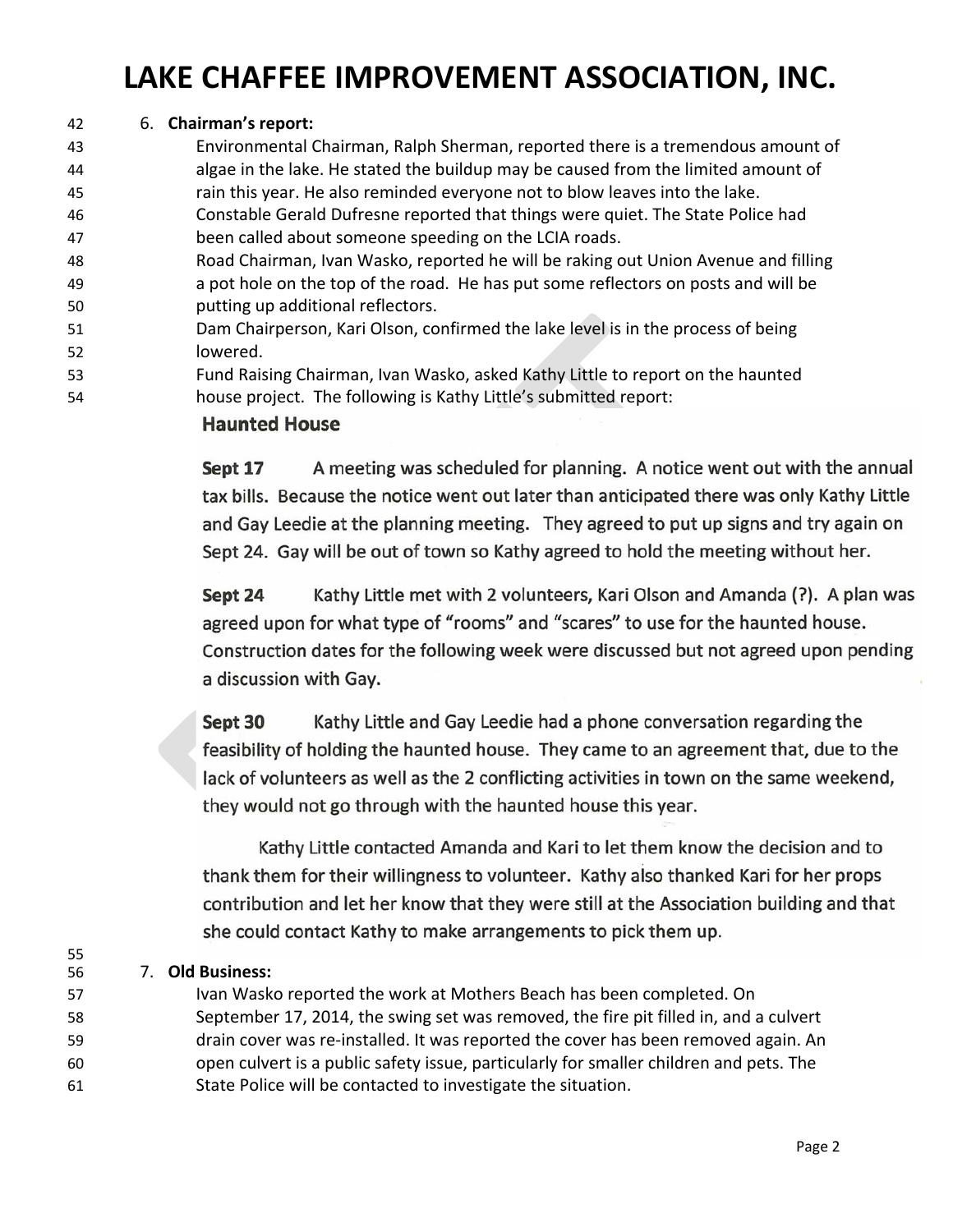Ken Garee reported the audit of the LCIA books has been completed and indicated no problems. Jacqueline Kennedy reported there is a free copy of Quickens Books available and she will meet with Ken Garee to look into incorporating the Treasure's data into the program. **8. New Business:** Ivan Wasko reminded everyone this is the 300<sup>th</sup> anniversary of the Town of Ashford and there will be a parade on Saturday, October 11, 2014, from 10:00 to 11:00 am. Breakfast and lunch will be served at St. Phillips Church. 9. Dan Rackliffe made a motion, seconded by Kathy Little, "to open the LCIA hall on October 31, 2014, and pass out Halloween treats." The motion passed without objection. Anyone wishing to donate candy is asked to contact Ivan Wasko. 10. **Adjournment:** The meeting was adjourned at 8:20 pm.